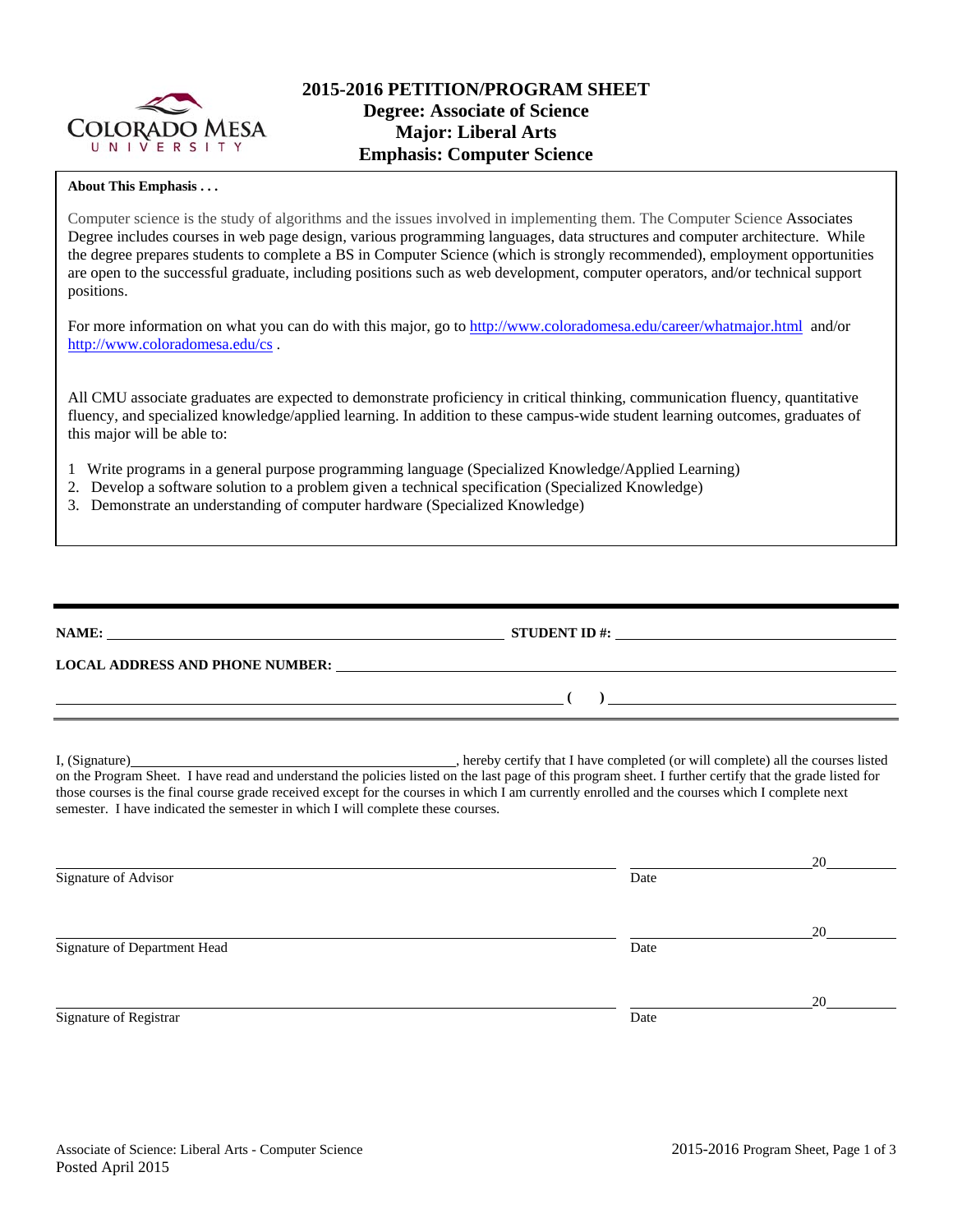### **DEGREE REQUIREMENTS:**

- Minimum of 60 semester hours total (A minimum of 15 of the final 30 semester hours of credit at CMU).
- Pre-collegiate courses (usually numbered below 100) cannot be used for graduation.
- 2.50 cumulative GPA or higher in all CMU coursework and in coursework toward major content area.
- A grade of "C" or higher must be earned in all Essential Learning courses in order to be accepted for the transfer under the Core Transfer Agreements.
- A student must follow the CMU graduation requirements either from 1) the program sheet for the major in effect at the time the student officially declares a major; or 2) a program sheet for the major approved for a year subsequent to the year during which the student officially declares the major and is approved for the student by the department head. Because a program may have requirements specific to the degree, the student should check with the faculty advisor for additional criteria. It is the student's responsibility to be aware of, and follow, all requirements for the degree being pursued. Any exceptions or substitutions must be approved by the student's faculty advisor and Department Head.
- When filling out the program sheet a course can be used only once.
- See the "Undergraduate Graduation Requirements" in the catalog for additional graduation information.

**ESSENTIAL LEARNING REQUIREMENTS** (31 semester hours) See the current catalog for a list of courses that fulfill the requirements below. If a course is on the Essential Learning list of options and a requirement for your major, you must use it to fulfill the major requirement and make a different selection within the Essential Learning requirement. The Essential Learning capstone course and co-requisite Essential Speech course (required for bachelor's degrees) cannot be used as options for the below requirements.

| Course No Title                                                             |  | Sem.hrs Grade Term/Trns |
|-----------------------------------------------------------------------------|--|-------------------------|
| <b>English</b> (6 semester hours, must receive a grade of "C" or better and |  |                         |
| must be completed by the time the student has $60$ semester hours )         |  |                         |

| $\frac{1}{2}$ and $\frac{1}{2}$ and $\frac{1}{2}$ and $\frac{1}{2}$ and $\frac{1}{2}$ and $\frac{1}{2}$ and $\frac{1}{2}$ are $\frac{1}{2}$ and $\frac{1}{2}$ are $\frac{1}{2}$ and $\frac{1}{2}$ are $\frac{1}{2}$ and $\frac{1}{2}$ are $\frac{1}{2}$ and $\frac{1}{2}$ are $\frac{1}{2}$ a |  |
|-----------------------------------------------------------------------------------------------------------------------------------------------------------------------------------------------------------------------------------------------------------------------------------------------|--|
| <b>ENGL 111 English Composition</b>                                                                                                                                                                                                                                                           |  |
| <b>ENGL 112 English Composition</b>                                                                                                                                                                                                                                                           |  |

**Math** (3 semester hours, must receive a grade of "C" or better, must be completed by the time the student has 60 semester hours.)

MATH 113 College Algebra 4\* \*3 credits apply to the Essential Learning requirements and 1 credit apply to elective credit

\_\_\_\_\_\_ \_\_\_\_ \_\_\_\_\_\_\_\_\_\_\_\_\_\_\_\_\_\_\_\_\_\_\_\_ \_\_\_\_ \_\_\_\_\_ \_\_\_\_\_\_\_\_

\_\_\_\_\_\_ \_\_\_\_ \_\_\_\_\_\_\_\_\_\_\_\_\_\_\_\_\_\_\_\_\_\_\_\_ \_\_\_\_ \_\_\_\_\_ \_\_\_\_\_\_\_\_ \_\_\_\_\_\_ \_\_\_\_ \_\_\_\_\_\_\_\_\_\_\_\_\_\_\_\_\_\_\_\_\_\_\_\_ \_\_\_\_ \_\_\_\_\_ \_\_\_\_\_\_\_\_

**Humanities** (3 semester hours)

**Social and Behavioral Sciences** (6 semester hours)

Course No Title Sem.hrs Grade Term/Trns

**Natural Sciences** (7 semester hours, one course must include a lab)

| <b>History</b> (3 semester hours)<br><b>HIST</b> |  |  |
|--------------------------------------------------|--|--|
| <b>Fine Arts</b> (3 semester hours)              |  |  |

### **WELLMESS DEQUIDMENT** (2 semester hours)

|                 | WELLINESS REQUIRIMENT (2 SUINSICI HOURS) |  |  |
|-----------------|------------------------------------------|--|--|
| <b>KINE 100</b> | <b>Health and Wellness</b>               |  |  |
| KINA 1          |                                          |  |  |

\_\_\_\_\_\_ \_\_\_\_ \_\_\_\_\_\_\_\_\_\_\_\_\_\_\_\_\_\_\_\_\_\_\_\_ \_\_\_\_ \_\_\_\_\_ \_\_\_\_\_\_\_\_

#### **COMPUTER SCIENCE EMPHASIS REQUIREMENTS**

(21 semester hours)

| <b>Core Class</b>         |                                   |       |  |
|---------------------------|-----------------------------------|-------|--|
| CSCI 111                  | CS1: Foundations of               |       |  |
|                           | Computer Science                  | 4     |  |
| CSCI 112                  | CS <sub>2</sub> : Data Structures |       |  |
| CSCI 206                  | Web Page Design II                | 3     |  |
| CSCI 241                  | Computer Architecture &           |       |  |
|                           | <b>Assembly Language</b>          | 4     |  |
| CSCI 250                  | CS3: Intro to Algorithms          | 3     |  |
| 3 Hrs from the following: |                                   |       |  |
| CISB 205                  | <b>Advanced Business Software</b> | 3     |  |
| CSCI 310                  | Advanced Programming: ()          | $3**$ |  |
| CSCI 130                  | Intro to Engineering CS           | 3     |  |

\*\*CSCI 310 is offered for various current languages for 1-3 credit hours. Students may take any mix of classes to reach a total minimum of 3 hrs but no language may be counted more than once.

**Electives** (6 Semester Hours) Any college level undergraduate courses. \*MATH 113 College Algebra 1 \_\_\_\_\_\_ \_\_\_\_ \_\_\_\_\_\_\_\_\_\_\_\_\_\_\_\_\_\_\_\_\_\_\_\_ \_\_\_\_ \_\_\_\_\_ \_\_\_\_\_\_\_\_

\_\_\_\_\_\_ \_\_\_\_ \_\_\_\_\_\_\_\_\_\_\_\_\_\_\_\_\_\_\_\_\_\_\_\_ \_\_\_\_ \_\_\_\_\_ \_\_\_\_\_\_\_\_ \_\_\_\_\_\_ \_\_\_\_ \_\_\_\_\_\_\_\_\_\_\_\_\_\_\_\_\_\_\_\_\_\_\_\_ \_\_\_\_ \_\_\_\_\_ \_\_\_\_\_\_\_\_

MATH 119 Precalculus, MATH 151 Calculus I, and/or MATH 152 Calculus II are strongly recommended particularly for those students who are considering going on to the Bachelor of Science in Computer Science degree.